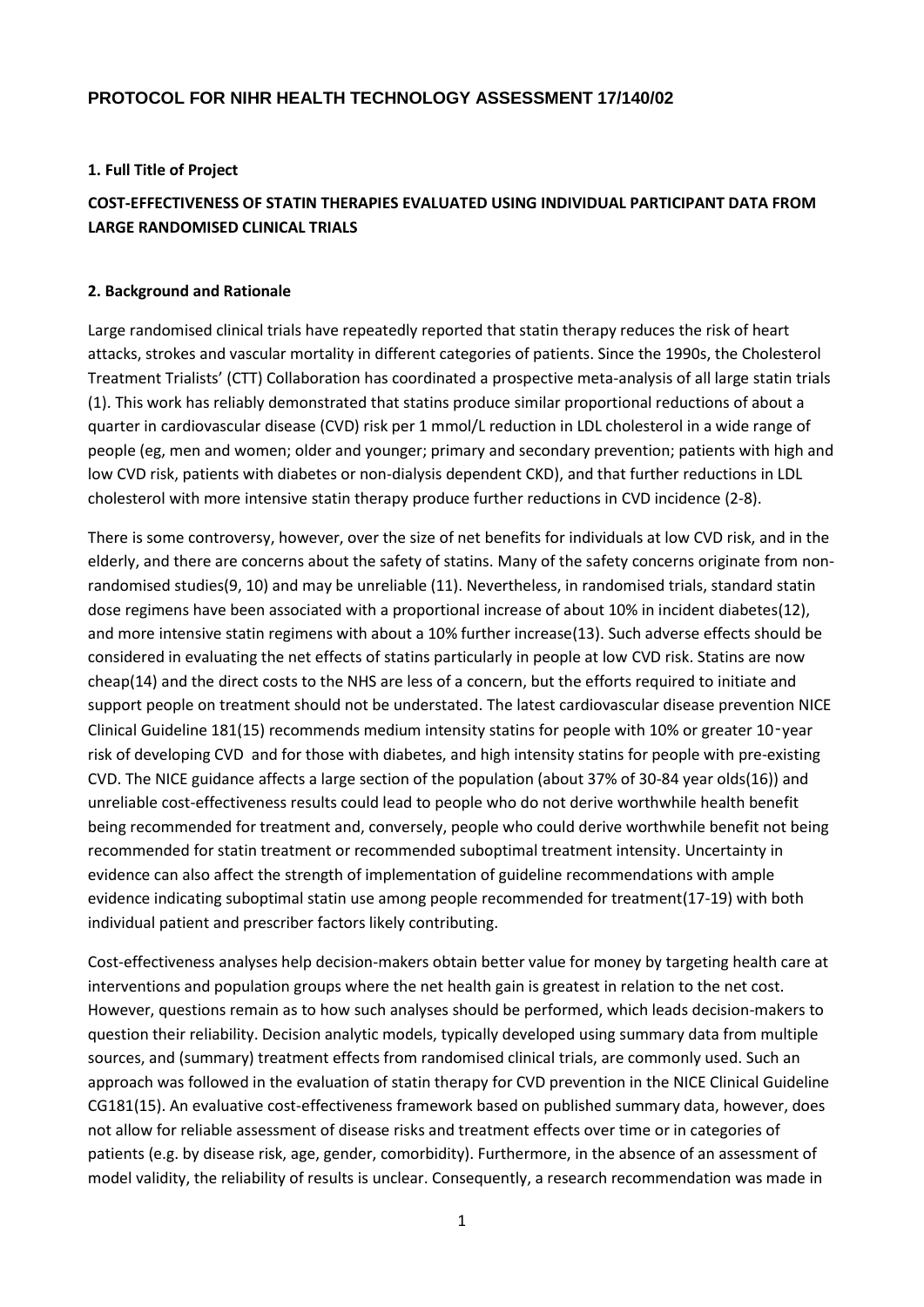NICE CG181 for the development of a cost-effectiveness analysis of statins informed by the individual participant data (IPD) of randomised clinical trials, a recommendation taken forward in this project.

At present there is no comprehensive individual patient data (IPD)-based cost-effectiveness analysis of statin therapies in the UK. Therefore, the following priority research areas were identified: (1) use of IPD from randomised clinical trials of statins to develop more detailed and reliable (e.g. based on time-to-event analysis) cost-effectiveness analyses; and (2) the use of such analyses to produce detailed results for effectiveness and cost-effectiveness of statin therapies in categories of patients by CVD risk (e.g. 10-year and lifetime risks) and other patient characteristics (e.g. age, sex, comorbidities). These areas are timely in view of: the increasing availability of statins (i.e. all widely used statins are now available generically in the UK); the growing evidence for effectiveness of new treatments (e.g. ezetimibe, PCSK9 inhibitors); and the recent developments in UK CVD risk scoring (QRISK3 10-year CVD risk score was recently published(20)) and growing interest in lifetime CVD risk(21, 22).

Cost-effectiveness studies embedded within individual statin trials have demonstrated an ability to evaluate cost-effectiveness of statin regimens in categories of patients (23-27). By combining IPD-based multivariate time-to-event disease risk equations and estimates of the relative effects of statins on disease risks into interlinked disease models, such frameworks have evaluated statins' cost-effectiveness reliably in particular categories of participants (e.g. by CVD risk, age and gender)(24, 26). The CTT database is a unique resource for the development of further more detailed analyses to guide statin recommendations for individual patients. It currently includes IPD from 28 large statin trials among nearly 180,000 participants with well-documented baseline characteristics and first occurrence of major vascular, cancer and mortality events during studies' follow-up (Table 1), as well as information on the effects of statin regimens on lipid values (which allows trial-level adjustment for the effects of non-adherence). The database is currently being augmented to include (or facilitate access to) IPD for all vascular and non-vascular adverse events (that is, not just the first event of each type) recorded during the studies to address further the uncertainties about statin safety (28).

In this project we aim to substantially strengthen the evidence about the cost-effectiveness of statins using the augmented CTT IPD of all types of events (either adverse or beneficial; first or subsequent)(28) and other UK population IPD databases. This work is timely in view of the richness of data in these databases. The cost-effectiveness analysis of statin regimens, developed using these data, will account for the timing of disease events, the beneficial and adverse effects of statins and would produce more reliable estimates of net effects on quality-adjusted life expectancy and health care costs in categories of patients. The evaluative model itself will be made freely available for further use. The web-based interface to the model will facilitate its use by policy makers, analysts, clinicians and other interested users to interrogate the model functioning and findings and employ it in further appraisals.

#### **3. Aims and objectives**

The research question addressed in the project is "What is the cost-effectiveness of different statin therapies in different categories of people?". We will study the cost-effectiveness of statin regimens (i.e. of different intensity) for categories of people with and without previous CVD. The CTT database, augmented with data on all events (adverse and beneficial), enables detailed analyses of safety concerns (eg incident diabetes, an important consideration in people at low cardiovascular risk) as well as impact of statins on recurrent events.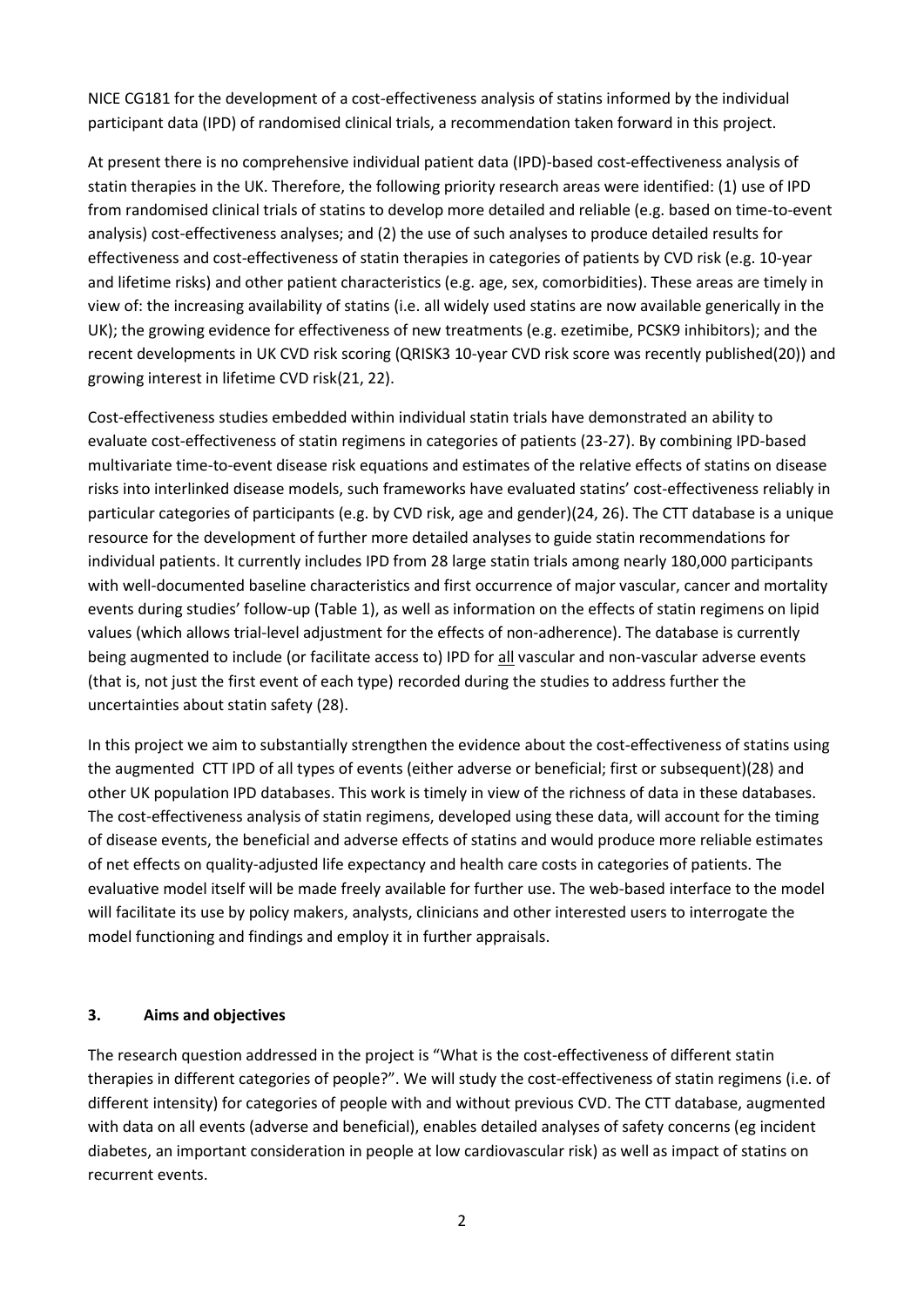Outcomes of interest will include nonfatal and fatal CVD events and incident diabetes; (quality-adjusted) life years; health and social-care costs; the effects of statin therapies on these outcomes; and costeffectiveness of statin therapies. We will:

- 1) evaluate risks over time of major vascular events (i.e. myocardial infarction, stroke, cardiovascular death) and incident diabetes in people with particular demographic characteristics and cardiovascular risk factors;
- 2) evaluate the impact of vascular events on healthcare costs in people with particular demographic and disease risk characteristics and source the health-related quality of life impacts of these events from external data;
- 3) develop and validate, internally and externally, the CTT cost-effectiveness model to project CVD risks, incident diabetes and mortality, and statins' effects on these in categories of people;
- 4) evaluate the cost-effectiveness of different statin therapies in different categories of people; and
- 5) develop and make available a web-based interface to the CTT cost-effectiveness model.

### **4. Research Plan / Methods**

The project will be organised into five work packages.

### **Work Package 1: CTT cost-effectiveness model**

*Data*: CTT Collaboration's database; post-trial long-term follow up data from the Heart Protection Study (HPS)

The CTT Collaboration's individual participant data (IPD) of large randomised statin trials(6) (Table 1) will be used to develop the CTT cost-effectiveness model, a decision-analytic Markov cost-effectiveness model with an annual cycle of transition, to simulate progression of CVD, evolving diabetes and mortality. The endpoints considered in the model will include those events that are influenced by statin therapy, such as myocardial infarction, stroke, cardiovascular mortality, and incident diabetes. Rarer safety outcomes attributable to statins (ie, myopathy and rhabdomyolysis) will also be considered. The data on all trial participants will contribute to model estimation with allowance for treatment allocation and treatment intensity (per 1 mmol/L reduction in LDL cholesterol). The trials included in the CTT database were conducted in different geographic locations and across a 20-year time period. These features of the data will be accounted for in the development of the disease risk equations(5), and UK data (five large studies in the CTT database recruited predominantly in the UK) will be used to guide estimation of baseline disease hazards.

We plan to use the long-term follow-up data in the 20,000-patient Heart Protection Study (HPS)(29) (~15 years follow-up beyond the 5-year trial duration is now available) and the 10,000-large Whitehall II study(30) (~30 years of follow-up) to increase reliability of the long-term modelling and guide the assessment of longer term model performance.

#### *Methods:*

A set of parametric time-to-event multivariate risk equations will be estimated for each endpoint of interest to be included in the model. Different parameterizations of the model in categories of patients by gender and prior CVD history will be investigated (i.e. four separate model parametrisations for men and women with and without previous CVD). Risk equations will include information on patient characteristics,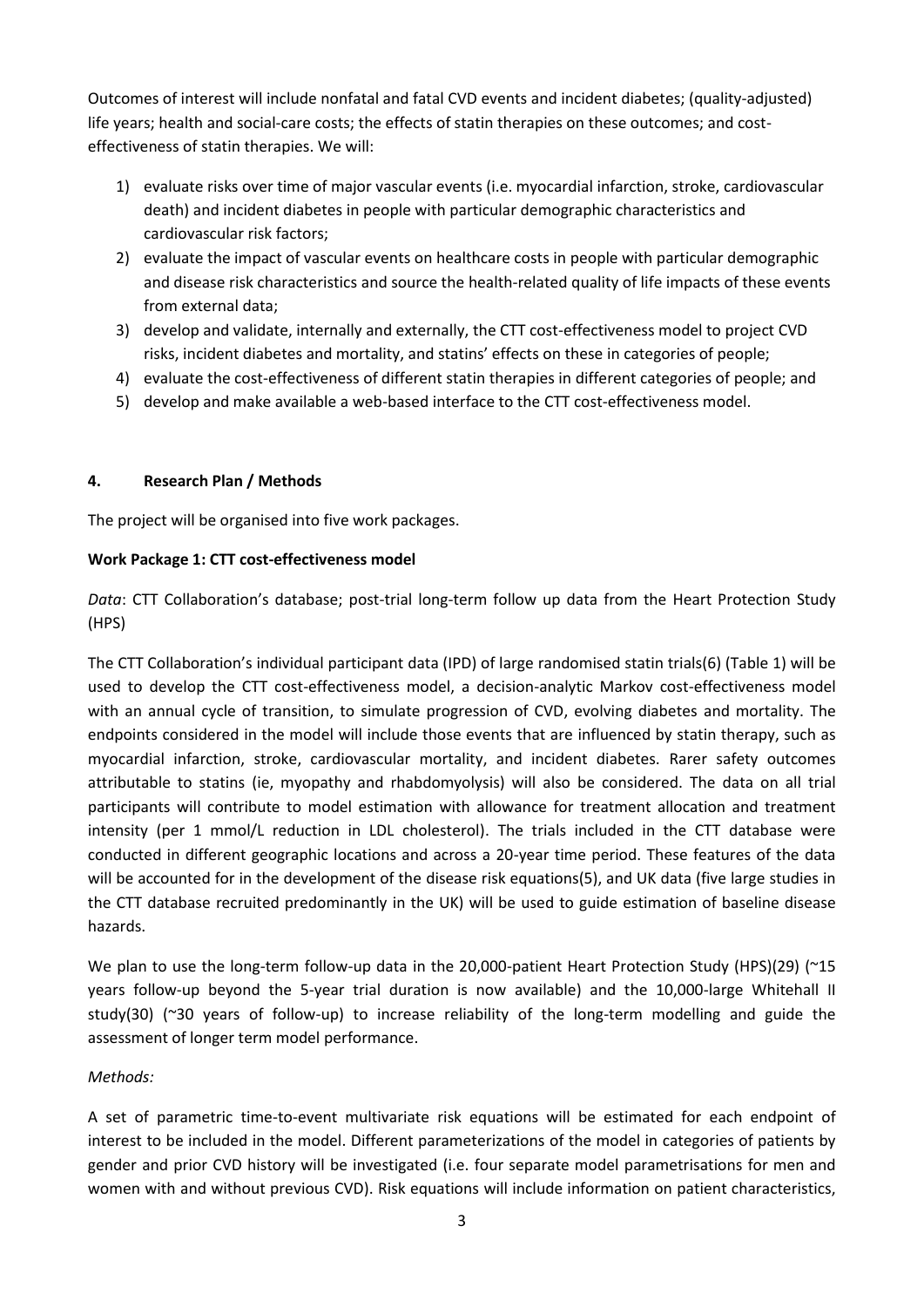including socio-demographic characteristics, blood pressure, lipid levels and comorbidities such as CVD and diabetes, and will evaluate risk of first and subsequent disease events. Previous work has demonstrated that experience of non-fatal vascular events and increasing age strongly predict the absolute risk of subsequent cardiovascular morbidity and mortality(25). Proportional hazards models will be considered, as both external evidence and data-driven Cox modelling suggest the suitability of the proportional hazards assumption for modelling CVD risks(31, 32). Initially, the Andersen-Gill generalisation of the Cox proportional hazards model will be used(33, 34), with all potentially relevant covariates included into the equations. An automatic procedure based on selecting a model with the lowest Akaike Information Criterion (AIC) and forward/backward selection will be used. Variables that are only marginally significant, both statistically and clinically, will be removed. Model comparisons will be performed using the likelihood ratio test, with p-values of <0.01 considered significant. Proportional hazards assumptions will be tested using the Schoenfeld residuals (35) and plots depicting log(-log(survival)) versus log(survival time). To account for multiple events per participant, robust standard errors will be estimated. Once a set of covariates is finalised, parametric proportional hazards survival models will be fitted to allow extrapolation to lifetime analyses. Exponential, Weibull and Gompertz proportional hazards models will be considered with the appropriate survival distribution selected on the basis of the AIC(36). An internal assessment and statistical modelling in the long-term individual participant follow-up data in the HPS and other long-term post-trial follow-up data(37, 38) will guide further the choice of parametric survival models.

Bootstrapping with replacement approach to risk equations' estimation will be used to jointly estimate parameter uncertainty(39). In internal validation, vascular events rates, simulated by the model, will be compared with the corresponding observed event rates during follow-up in participant categories by study, CVD risk, age, gender and comorbidities.

Following validation and further development of the model (work package 2), and completion of the healthcare costs models (work package 3), the CTT cost-effectiveness model will be fully coded in R and prepared to support the cost-effectiveness analyses of statin therapies (work package 4).

# **Work Package 2: Validation and further development of the CTT cost-effectiveness model in external datasets**

#### *Data*: UK Biobank study; Whitehall II study

To ensure that the results of the CTT cost-effectiveness model are reliable and widely accepted, the model will be further validated in two external datasets: the UK Biobank study(40, 41), a cohort of 500,000 UK adults aged 40-70 years followed for (currently) about 10 years, and the Whitehall II study(30), a cohort of 10,000 men and women aged 35-55-years at recruitment followed for 30 years.

The UK Biobank study with detailed characterization of participants at study entry and comprehensive linkage with routine primary and secondary healthcare data and cancer registrations and mortality for health outcomes (~ 9500 participants experienced MIs, 5000 strokes, 3400 died from cardiovascular causes during follow-up), presents a unique opportunity to validate the CTT cost-effectiveness model in a range of participants (eg, at recruitment 20% of participants are younger than 48 years; 20% older than 68 years; more than half are women; participants predominantly without prior cardiovascular disease at recruitment)(40, 41). A key feature of the CTT cost-effectiveness model will be its ability to project outcomes in categories of participants (and individual risk profiles) and, therefore, the ability to study model performance in categories of participants in the UK Biobank cohort is a key strength. The UK Biobank population differs in a number of respects from the general UK population and exhibits the "healthy volunteer effect" (42). However, the focus of the CTT cost-effectiveness model is on categories of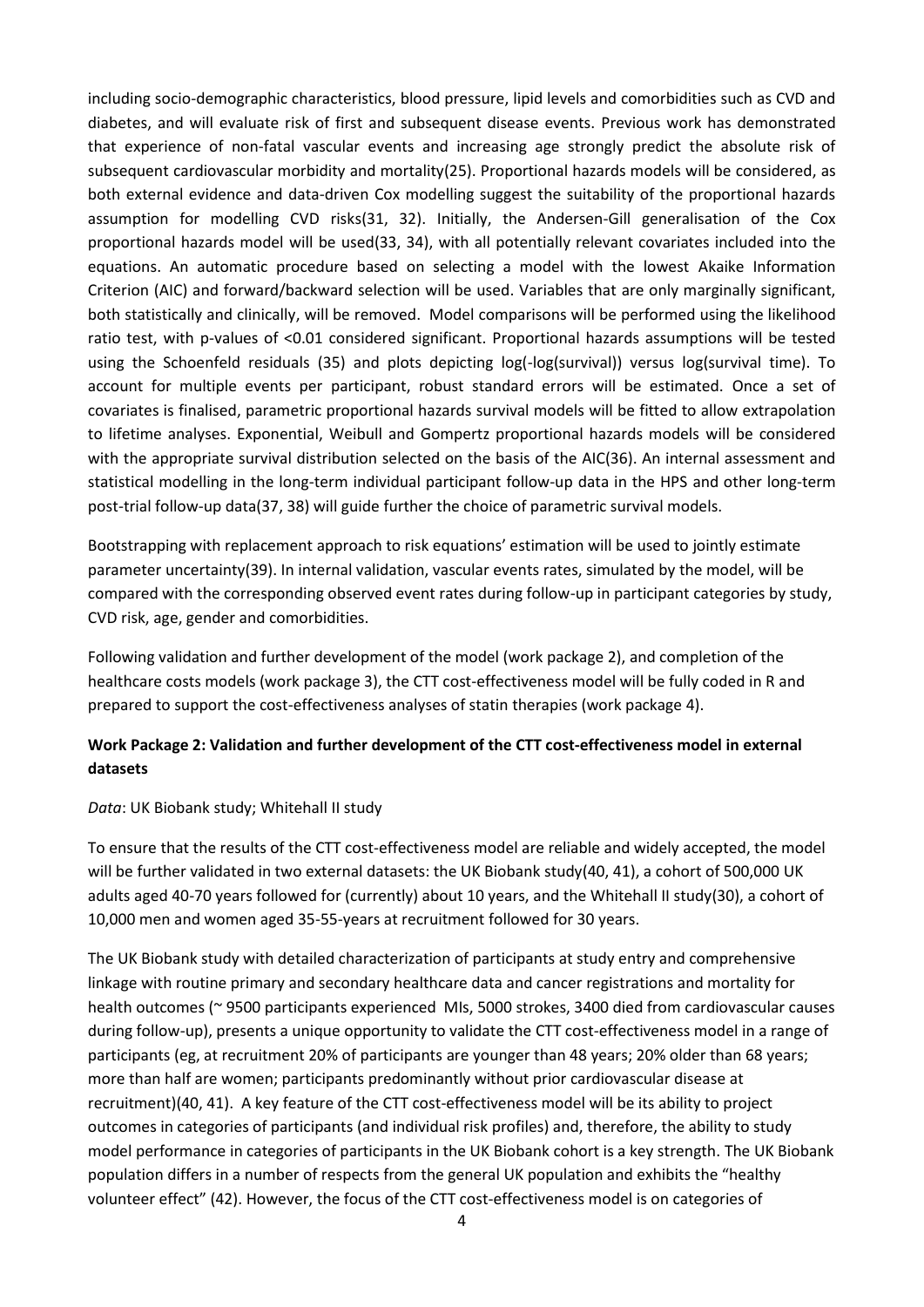participants, particularly by cardiovascular disease risk. As noted above, there is a good representation of these categories of the general UK population in the UK Biobank cohort to support such work. The Whitehall II study data will importantly contribute to the longer-term assessment of the model as well as its performance in older men and women.

# *Methods:*

We will use the UK Biobank, and separately, Whitehall II participants' data at entry into the respective studies and the CTT cost-effectiveness model to project each participant's CVD risks and mortality and compare these projections with the observed risks in categories of UK Biobank/Whitehall II participants over time. Model-simulated cumulative rates of CVD events will be compared with the respective Kaplan-Meier product-limit estimates.

Any evidence for suboptimal model performance will be investigated and, if necessary, the model revised. While the proportional hazards assumptions, under appropriate specification of risk factors, are typically met (eg, Framingham risk(31), QRISK(43), ASSIGN(44)), it may be necessary to calibrate some of the model components (e.g. individual CTT risk equations) in the target population/s.

# **Work Package 3: UK healthcare costs related to cardiovascular and other disease events and sourcing QoL related to disease events**

# *Data*: UK Biobank cohort study

The UK Biobank data (500,000 participants aged 40-69 years old at recruitment in 2006-2010) will be used to assess the annual hospital and primary healthcare costs associated with CVD events in categories of patients.

### *Methods:*

# Annual costs of hospital and primary care of UK Biobank participants

Hospital and primary care costs will be calculated to align with the structure of the model while adhering to accepted costing standards. Hospital Episode Statistics (HES) data are available for UK Biobank participants, including detailed cause-specific information on participants' hospital admissions. The NHS reference cost grouper will be used to assign Healthcare Resource Groups (HRGs)(45) to all finished consultant episodes (FCE: the unit of data in HES; refers to care under a particular consultant)(46) across all years of follow-up in UK Biobank. The cost of hospital episodes, determined based on the hospital admission type, procedures, diagnoses, length of stay and patient's age, will be calculated using NHS reference costs(47).

Linked UK routine primary care data for UK Biobank participants will be available to researchers later in 2019. The primary healthcare data includes information on all visits and telephone consultations, with a general practitioner, a nurse, or allied health/social care professional; monitoring and diagnostic tests; and prescription items. NHS costs will be applied to categories of consultations and tests.(47, 48). Average costs per prescription item at the BNF paragraph level will be calculated(49) from the NHS Prescription Cost Analysis(50), and will be applied to each prescription item issued based on the BNF paragraph recorded in the primary care data.

Annual costs for, respectively, hospital and primary healthcare will be calculated for each participant and each year of follow-up.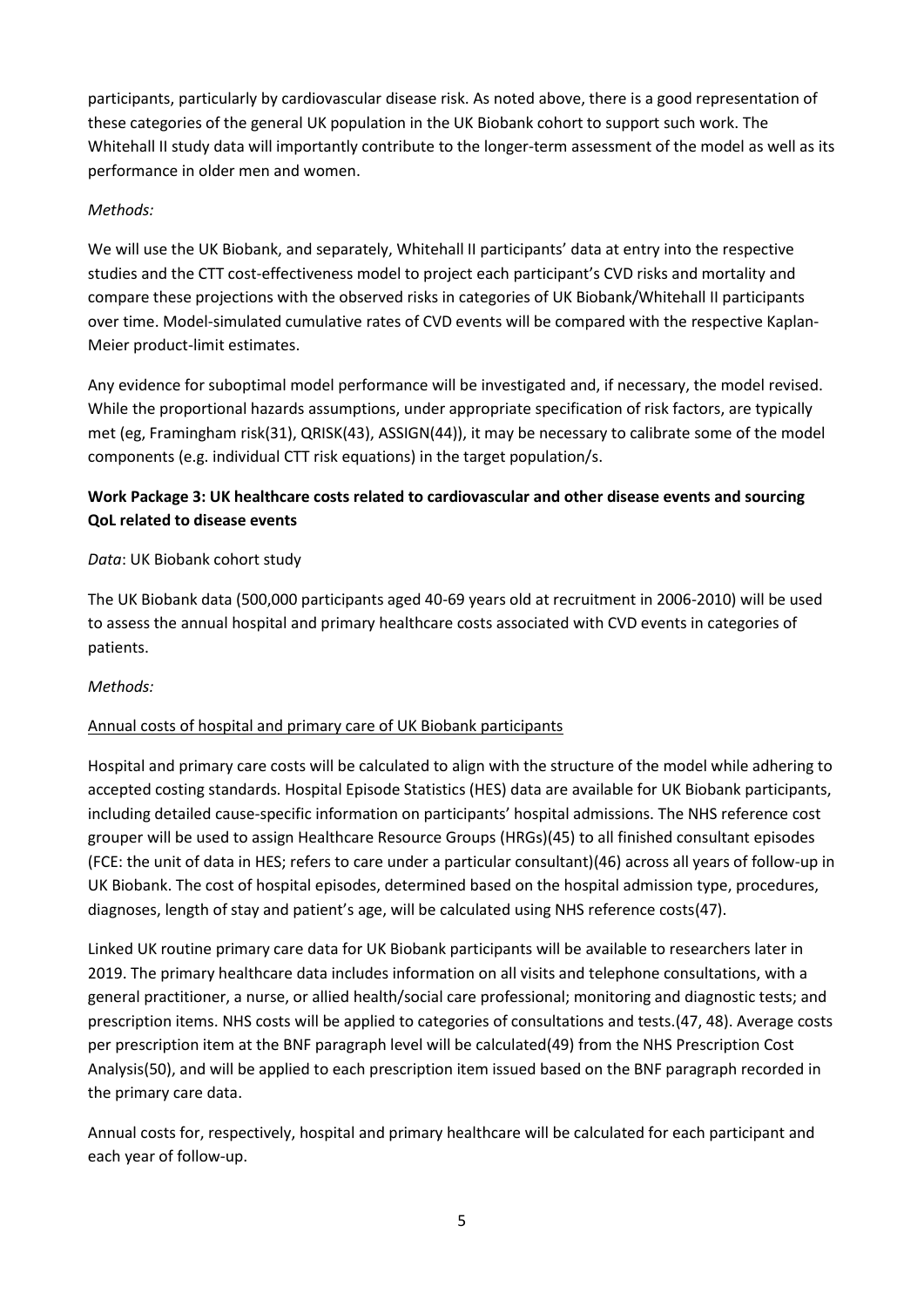Statistical methods: Generalised linear models (GLM) will estimate annual secondary, and separately, primary care costs related to categories of participant and types of vascular and other event histories. Statistical model selection will be performed using common specification tests to select appropriate GLMs for the annual hospital care costs and annual primary care costs(51). All models will be estimated using cluster robust standard errors to account for the lack of independence between observations of annual costs for the same participant. The covariates included in the model will include demographic, clinical characteristics and cardiovascular event histories, corresponding to the structure of the CTT costeffectiveness model. The impact of events on healthcare in the years events occur and in subsequent years will be examined. These predictive models will inform the annual healthcare costs in the CTT costeffectiveness model.

We will study the evidence on QoL in categories of individuals (e.g. from national surveys) and the effects of disease events of interest on QoL to inform the QoL parameters in the model.

### **Work package 4: Cost-effectiveness of statin therapies in the UK**

*Data*: UK Biobank and Whitehall II study data

### *Methods:*

The cost-effectiveness for particular statin therapies in categories of patients will be developed and summarised. We will use the UK Biobank and Whitehall II individual participant data and the CTT costeffectiveness model to evaluate effectiveness and cost-effectiveness for different statin therapies in categories of UK Biobank/Whitehall II participants.

The effects of statin therapies on vascular and other events in the CTT cost-effectiveness model will be informed by results from the CTT Collaboration database following the intention-to-treat principle. Previous CTT meta-analyses have showed that the principal source of between-trial heterogeneity in the effects of statins on vascular events is the size of the differences in the achieved absolute LDL cholesterol reduction at 1 year(2, 4-6). Therefore, the effect of particular statin regimen in a particular category of participant will be estimated by applying the proportional effect of that therapy on LDL cholesterol, based on published data, to the mean LDL cholesterol level observed among participants in that category and using the proportional effect of statin therapy on particular outcomes per 1 mmol/L reduction in LDL cholesterol derived in meta analyses in CTT database. The cost-effectiveness assessments will use the latest NHS drug tariff costs (14) for statin therapies and present results from the perspective of the NHS and personal social services following the NICE reference case(52). The results will be relevant across UK healthcare settings.

Target population: Patients considered for statin therapy for primary or secondary CVD prevention; categories by 10-year and lifetime CVD risk, age, gender, and comorbidities. We will investigate the use of QRISK 2, QRISK 3(20, 43) and QRISK lifetime(22) risk scores to stratify participants in risk categories.

Health technologies assessed: We will present results for statin therapies used in UK: atorvastatin 10, 20, 40, 80mg/day; simvastatin 10, 20, 40, 80mg/day; rosuvastatin 5, 10, 20, 40mg/day; and pravastatin 20, 40mg/day.

Sample size: There are sufficient numbers of participants and events in the proposed large databases: 180,000 participants, followed for an average of 5 years in CTT (8600 participants experienced nonfatal MIs, 6000 strokes, 10700 died from cardiovascular causes); 500,000 participants followed for about 10 years in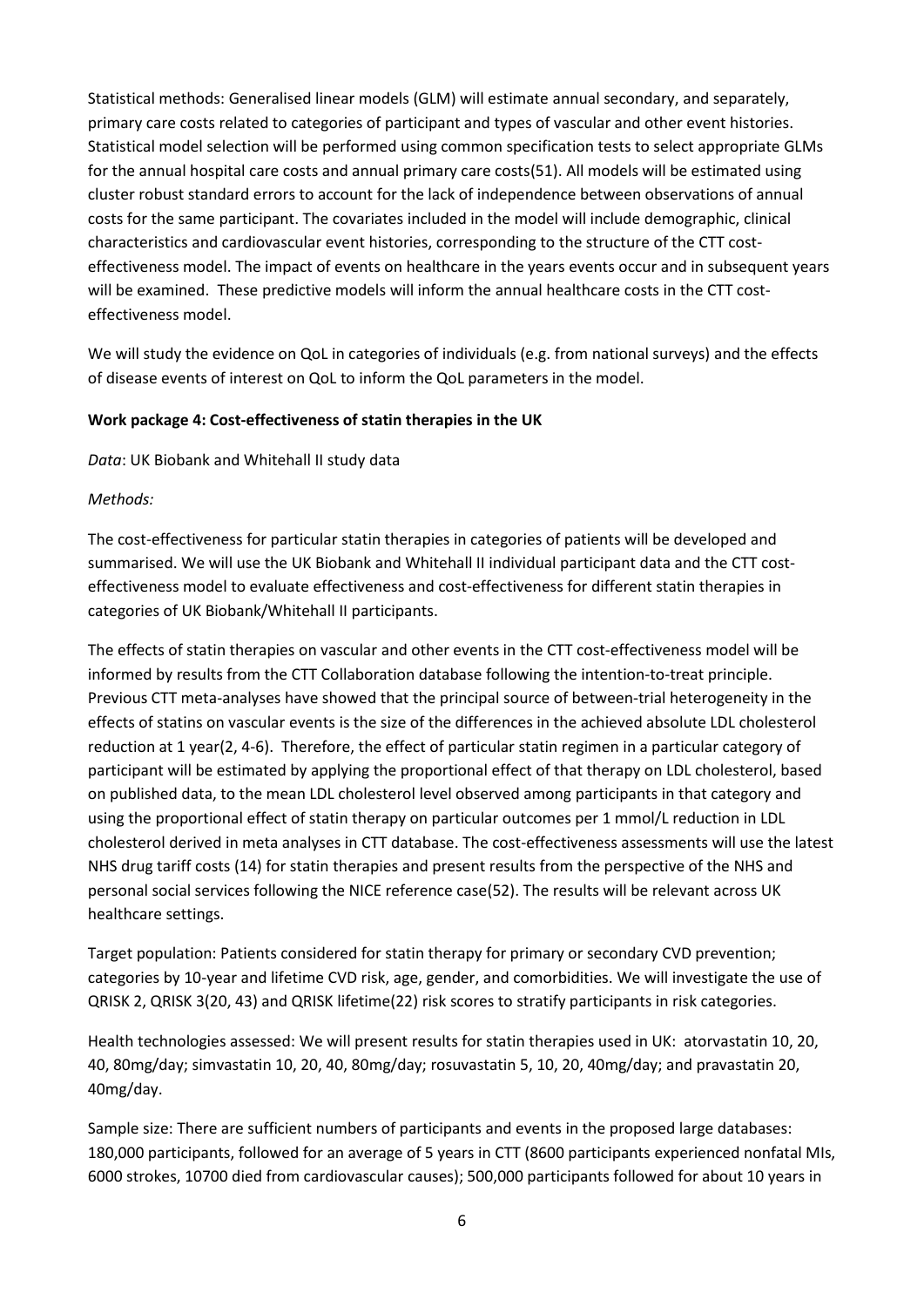UK Biobank (~ 9500 participants experienced MIs, 5000 strokes, 3400 died from cardiovascular causes); and 10,300 participants in Whitehall II study.

Difference between current and planned care pathways: There might be changes in statin treatment recommendations in categories of people. The treatment scenarios will include potential effects on services related to initiation, monitoring, switching or discontinuation of therapies.

The risk, cost and, if relevant, QoL equations and the model itself will be published open access and widely available, and we propose to provide and facilitate open access to the model in the public domain. We will also develop the key cost-effectiveness scenarios and will make key cost-effectiveness results widely available to inform major current areas of uncertainty relevant to use of statins (e.g. individuals at low cardiovascular disease risk).

# **Work Package 5: Web-based user interface to CTT cost-effectiveness model**

*Methods:*

A user-friendly web interface will be developed to allow the model's external use and to facilitate adaptations (eg, effects of treatments, costs, quality of life) to the model. We will use the R Shiny package to develop the front (data input) and back (results)-end of the model.

We intend developing the model functionality to allow projections for individual patients as well as for populations using user-supplied individual patient data. In all simulations, the projections of long-term event rates, quality-adjusted life years, costs and cost-effectiveness, including uncertainty estimates, will be summarised. Users would have the option to supply alternative sets of treatment effects, healthcare costs, QoL and other model parameters.

### **5. Dissemination, outputs and anticipated Impact**

The project findings will be disseminated at scientific meetings and published open access in peer reviewed publications. We will also widely share findings from the project with policymakers, stakeholders, and key organisations such as the British Heart Foundation and patient groups. We will work with our PPI members and media teams to develop an effective dissemination strategy achieving the widest and most effective reach. The project will be directly relevant to policy recommendations for the use of statin therapies in categories of patients in the NHS. The CTT cost-effectiveness model web interface together with the user manual and examples for its use will be freely available to clinicians, analysts and members of the public and could inform individual decisions and further evaluations of CVD preventative interventions.

# **6. Project / research timetable**

It is envisaged that the whole project will take 36 months. Figure 1 presents a diagram of the flow of work packages in the project.

Work Package 1 [M1-13 and M19-24] CTT cost-effectiveness model will be developed over months 1 to 13 and 19-24.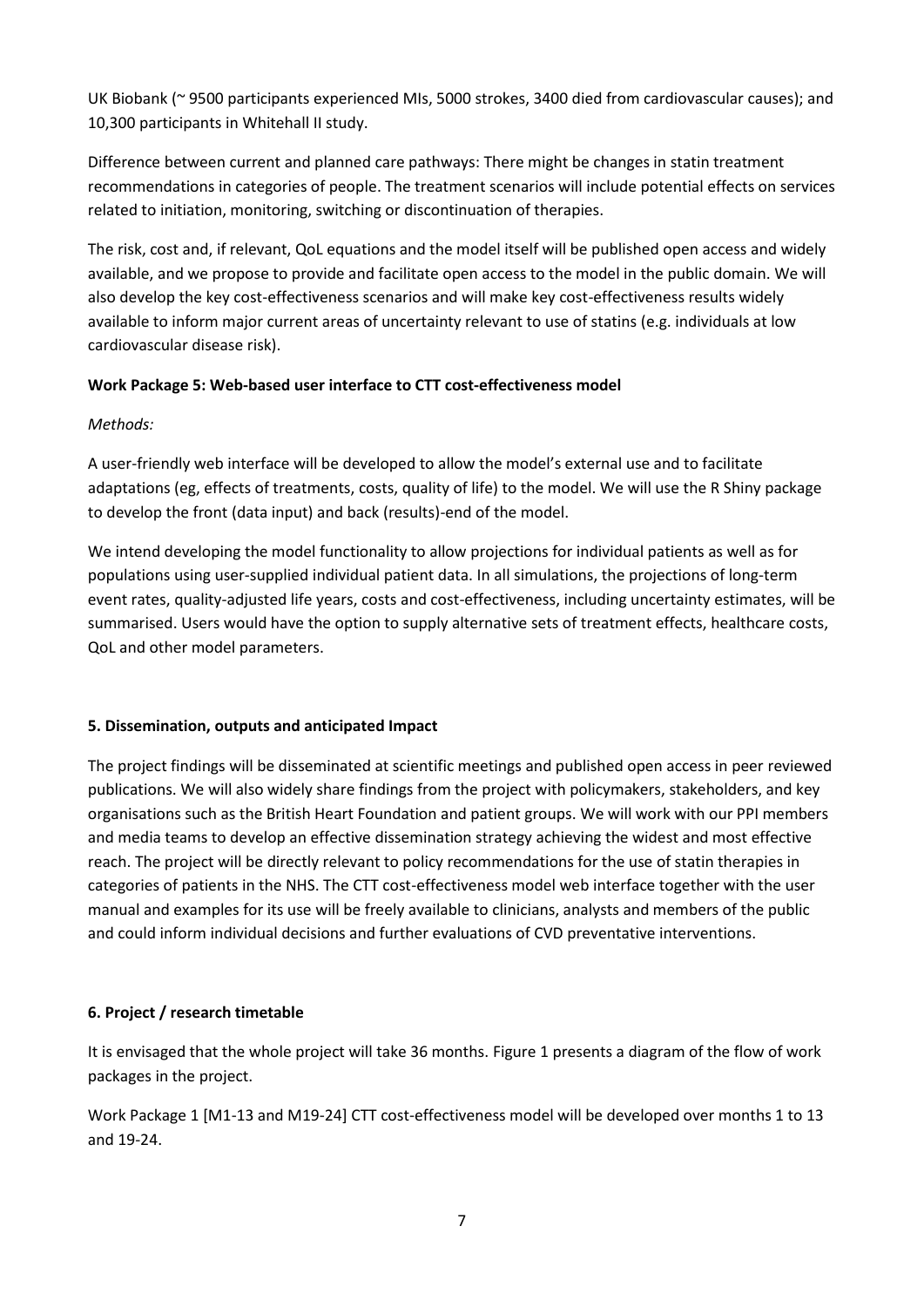Work Package 2 [M12-20] Validation and further development of the CTT cost-effectiveness model in other datasets

Work Package 3 [M6-18] UK healthcare costs related to CVD morbidity; source QoL related to CVD morbidity

Work Package 4 [M25-36] Cost-effectiveness of statin therapies in the UK

Work Package 5 [M25 – 36] Web-based user interface to CTT cost-effectiveness model.

### **7. Project management**

The PI (Prof. Borislava Mihaylova) will take overall responsibility for the progress of each work package. She will be supported by Co-PI Prof. Colin Baigent. The project will be managed by the Project Management group consisting of the Principal, Co-Principal and other Investigators and the research staff working on the project at the University of Oxford and QMUL. The Project Management Group will have face-to-face meetings quarterly to review progress on the project. Progress reports on the respective work packages will be discussed and notes from the meetings will be produced.

Annually, the Project Oversight Group (including clinical practitioners, a public health physician and a public and patient representative(PPI)) will join the Programme management group meetings and review and discuss progress on the project.

#### **8. Ethics**

The use of all planned data sources will be under the auspices of the ethics arrangement for the individual data sources. All individual trials participating in The Cholesterol Treatment Trialists' (CTT) Collaboration Database, including Heart Protection Study, have received ethics approvals and consented individual participants. The CTT database has also received a favourable opinion by the South Central - Oxford C Research Ethics Committee (REC Reference 16/SC/0094) as a resource enabling comprehensive understanding of the balance of benefits and harms of statins in specific types of individuals. The UK Biobank has received an approval from the North West Multi-centre Research Ethics Committee (MREC), which covers the UK. The Whitehall II study was approved by the NHS National Research Ethics Service and the local Research Ethics Committee (UCL).

#### **9. Patient and Public Involvement**

Our steering group will include a public and patient representative(PPI), clinical practitioners and public health physician. This group will contribute throughout the project to the development of research and emerging results, outputs and their interpretation and use. We will seek our panel views on drafts of our presentations, publications, other outputs and outreach materials to improve their clarity, accessibility and ultimately impact. We will further disseminate our findings to the public by presenting at public meetings in Oxford and London.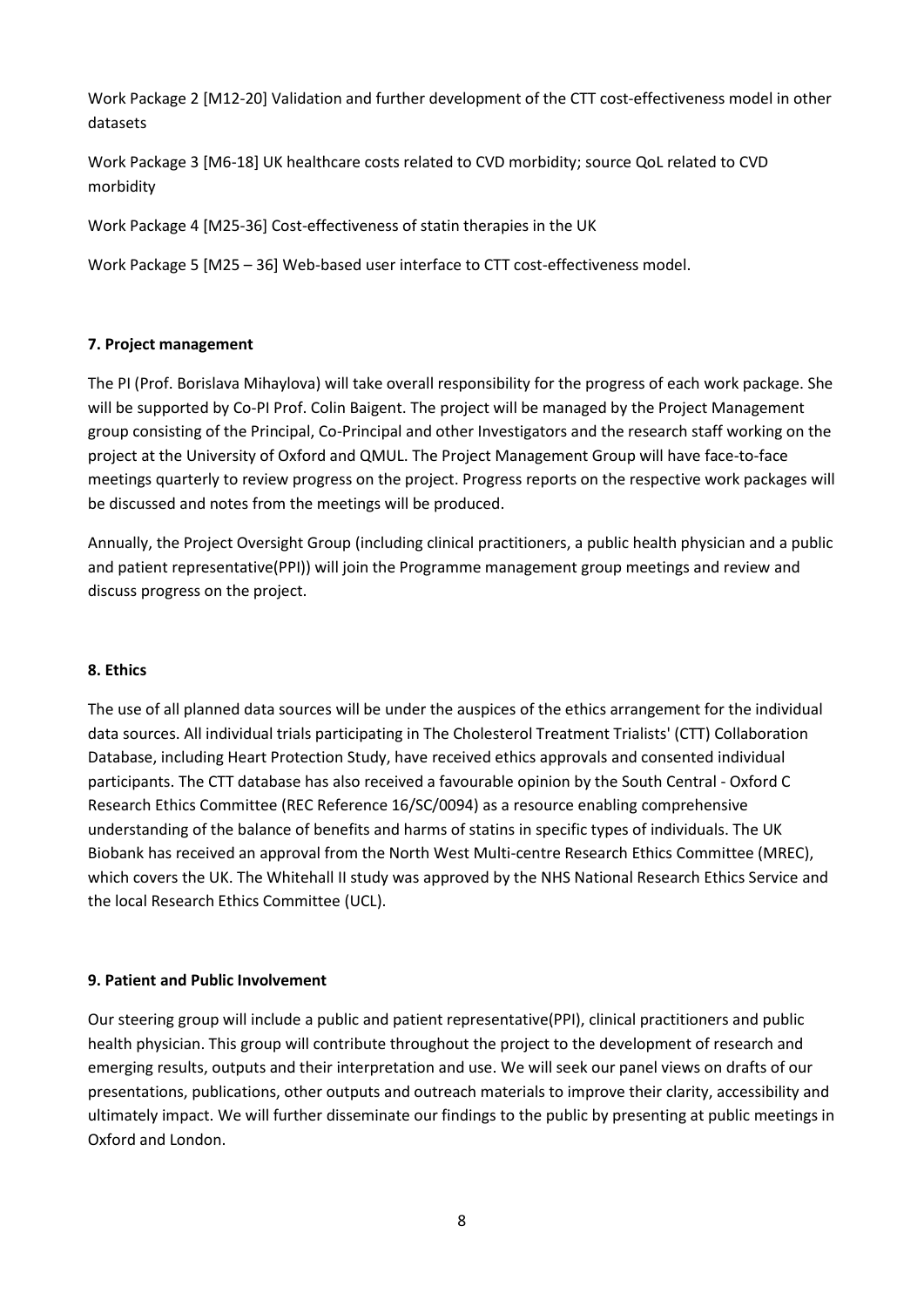### **10. Funding acknowledgement**

This project was funded by the NIHR HTA (17/140/02). The views expressed are those of the authors and not necessarily those of the NHS, the NIHR or the Department of Health and Social Care.

### **11. Project team**

Prof. Borislava Mihaylova Associate Professor and Senior Health Economist, Health Economics Research Centre, Nuffield Department of Population Health (NDPH), University of Oxford & Professor of Health Economics, Centre for Primary Care and Public Health, Queen Mary University of London (QMUL) Prof. Colin Baigent Professor of Epidemiology, Director of the MRC Public Health Research Unit, NDPH, University of Oxford Prof. Rory Collins BHF Professor of Medicine and Epidemiology and Head of NDPH, University of Oxford Dr Jonathan Emberson Associate Professor, Medical Statistics and Epidemiology, NDPH, University of Oxford Prof. Alastair Gray Professor of Health Economics, Health Economics Research Centre, NDPH, University of Oxford Dr Christina Reith Senior Clinical Research Fellow, NDPH, University of Oxford Dr John Robson Clinical Reader in Primary Care Research & Development, Centre for Primary Care and Public Health, QMUL Dr Iryna Schlackow Senior Health Economist, Health Economics Research Centre, NDPH, University of Oxford Prof. Anthony Keech

Professor of Medicine, Cardiology and Epidemiology, Sydney Medical School, University of Sydney

Prof. John Simes Professor of Clinical Epidemiology, Sydney Medical School, University of Sydney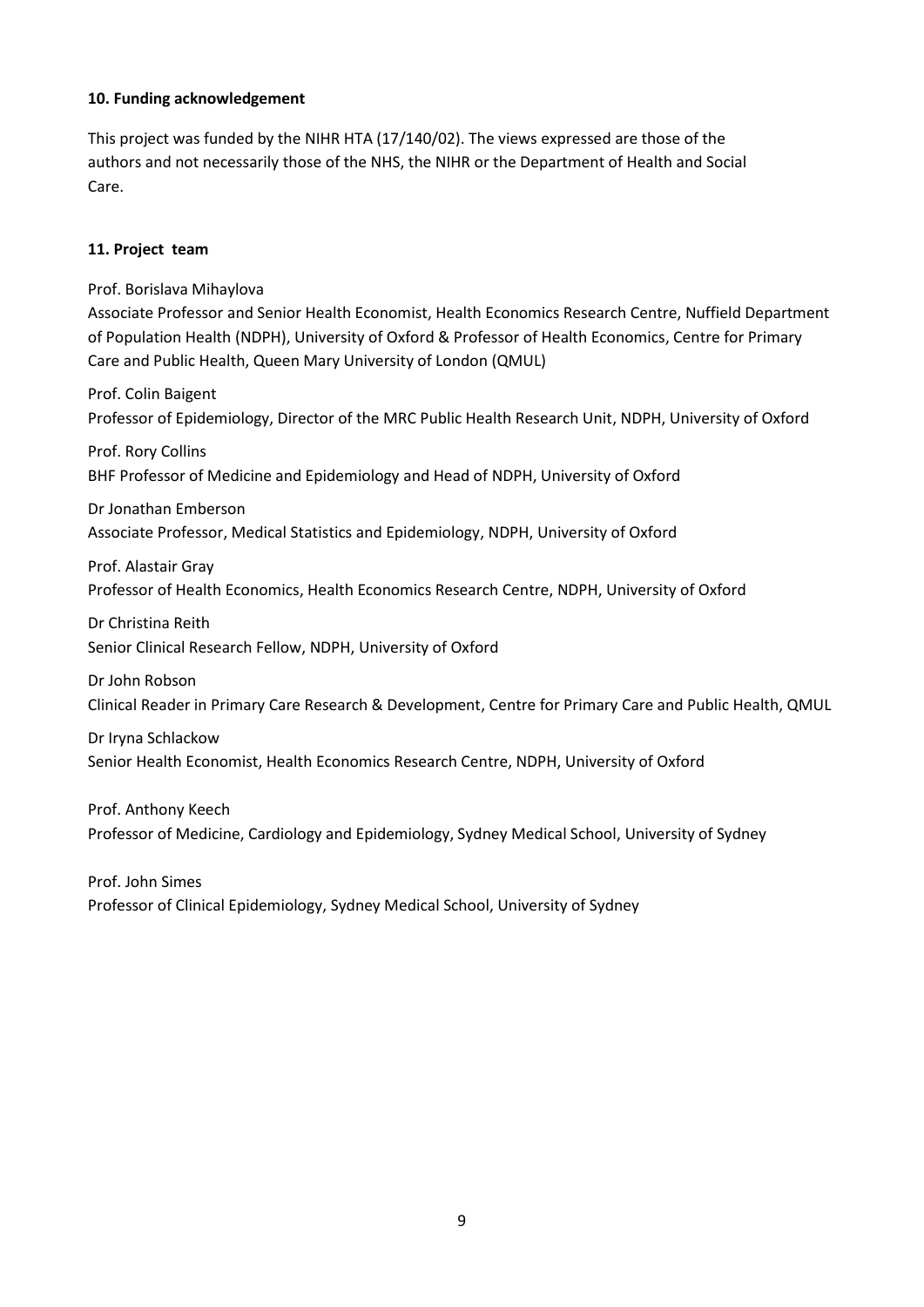| <b>Study</b>                   | <b>Participants</b> | <b>Median follow-</b>       | <b>Treatment</b>      | <b>Number of</b>          |
|--------------------------------|---------------------|-----------------------------|-----------------------|---------------------------|
|                                |                     | up in survivors<br>(years)* | comparison            | participants <sup>+</sup> |
| <b>Statin vs control</b>       |                     |                             |                       |                           |
| SSSS                           | SP (Angina/MI)      | 5.4                         | S20-40 vs. placebo    | 4,444                     |
| <b>WOSCOPS</b>                 | PP                  | 4.8                         | P40 vs. placebo       | 6,595                     |
| CARE                           | SP (MI)             | 5.0                         | P40 vs. placebo       | 4,159                     |
| Post CABG                      | SP (CABG)           | 4.3                         | L40-80 vs. L2.5-5     | 1,351                     |
| AFCAPS/TexCaps                 | PP                  | 5.2                         | L20-40 vs. placebo    | 6,605                     |
| <b>LIPID</b>                   | SP (MI/angina)      | 6.0                         | P40 vs. placebo       | 9,014                     |
| GISSI-P                        | SP (recent MI)      | 2.0                         | P20 vs. no treatment  | 4,271                     |
| <b>LIPS</b>                    | SP (previous PCI)   | 3.9                         | F80 vs. placebo       | 1,677                     |
| <b>HPS</b>                     | SP/Diab             | 5.4                         | S40 vs. placebo       | 20,536                    |
|                                | (CHD/diabetes)      |                             |                       |                           |
| <b>PROSPER</b>                 | PP/SP               | 3.3                         | P40 vs. placebo       | 5,804                     |
| ALLHAT-LLT                     | PP/SP               | 4.9                         | P40 vs. usual care    | 10,355                    |
| ASCOT-LLA                      | PP/SP               | 3.3                         | A10 vs. placebo       | 10,305                    |
| <b>ALERT</b>                   | Renal transplant    | 5.5                         | F40 vs. placebo       | 2,102                     |
| <b>CARDS</b>                   | PP+ diabetes        | 4.1                         | A10 vs. placebo       | 2,838                     |
| <b>ALLIANCE</b>                | SP                  | 4.7                         | A10-80 vs. usual care | 2,442                     |
| 4D                             | Renal dialysis      | 4.0                         | A20 vs. placebo       | 1,255                     |
| <b>ASPEN</b>                   | PP/SP+diabetes      | 4.0                         | A10 vs. placebo       | 2,410                     |
| MEGA <sup>++</sup>             | PP                  | 5.0                         | P10-20 vs. usual care | 8,214                     |
| <b>JUPITER</b>                 | PP                  | 2.0                         | R20 vs. placebo       | 17,802                    |
| <b>GISSI-HF</b>                | HF                  | 4.2                         | R10 vs. placebo       | 4,574                     |
| <b>AURORA</b>                  | Renal dialysis      | 4.6                         | R10 vs. placebo       | 2,773                     |
| <b>CORONA</b>                  | HF                  | 3.0                         | R10 vs. placebo       | 5,011                     |
| SPARCL                         | SP (recent          | 4.9                         | A80 vs placebo        | 4,731                     |
|                                | Stroke/TIA)         |                             |                       |                           |
| <b>Subtotal: All 23 trials</b> |                     | 4.8                         |                       | 139,268                   |
| More vs less trials            |                     |                             |                       |                           |
| <b>PROVE-IT</b>                | SP                  | 2.1                         | A80 vs. P40           | 4,162                     |
| A to Z                         | SP                  | 2.0                         | S40 then S80 vs.      | 4,497                     |
|                                |                     |                             | placebo then S20      |                           |
| <b>TNT</b>                     | SP                  | 5.0                         | A80 vs. A10           | 10,001                    |
| <b>IDEAL</b>                   | SP                  | 4.8                         | A40-80 vs. S20-40     | 8,888                     |
| <b>SEARCH</b>                  | SP                  | 7.0                         | S80 vs. S20           | 12,064                    |
| <b>Subtotal: All 5 trials</b>  |                     | 5.1                         |                       | 39,612                    |
| <b>Total: All 28 trials</b>    |                     | 4.9                         |                       | 178,880                   |

**Table 1: Randomised clinical trials, participating in the CTT Collaborators database** 

\* Estimated using standard Kaplan-Meier methods with participants censored at their date of death. ††Includes 382 randomised patients who were excluded from the original publication.

SSSS=Scandinavian Simvastatin Survival Study; WOSCOPS=West of Scotland Coronary Prevention Study; CARE=Cholesterol And Recurrent Events; Post-CABG=Post-Coronary Artery Bypass Graft; AFCAPS/TexCAPS=Air Force/Texas Coronary Atherosclerosis Prevention Study; LIPID=Long-term Intervention with Pravastatin in Ischaemic Disease; GISSI-P=Gruppo Italiano per lo Studio della Sopravvivenza nell'Infarto Miocardico; LIPS=Lescol Intervention Prevention Study; HPS=Heart Protection Study; PROSPER=PROspective Study of Pravastatin in the Elderly at Risk; ALLHAT-LLT=Antihypertensive and Lipid-Lowering Treatment to Prevent Heart Attack Trial; ASCOT-LLA=Anglo-Scandinavian Cardiac Outcomes Trial-Lipid Lowering Arm; ALERT=Assessment of Lescol in Renal Transplantation;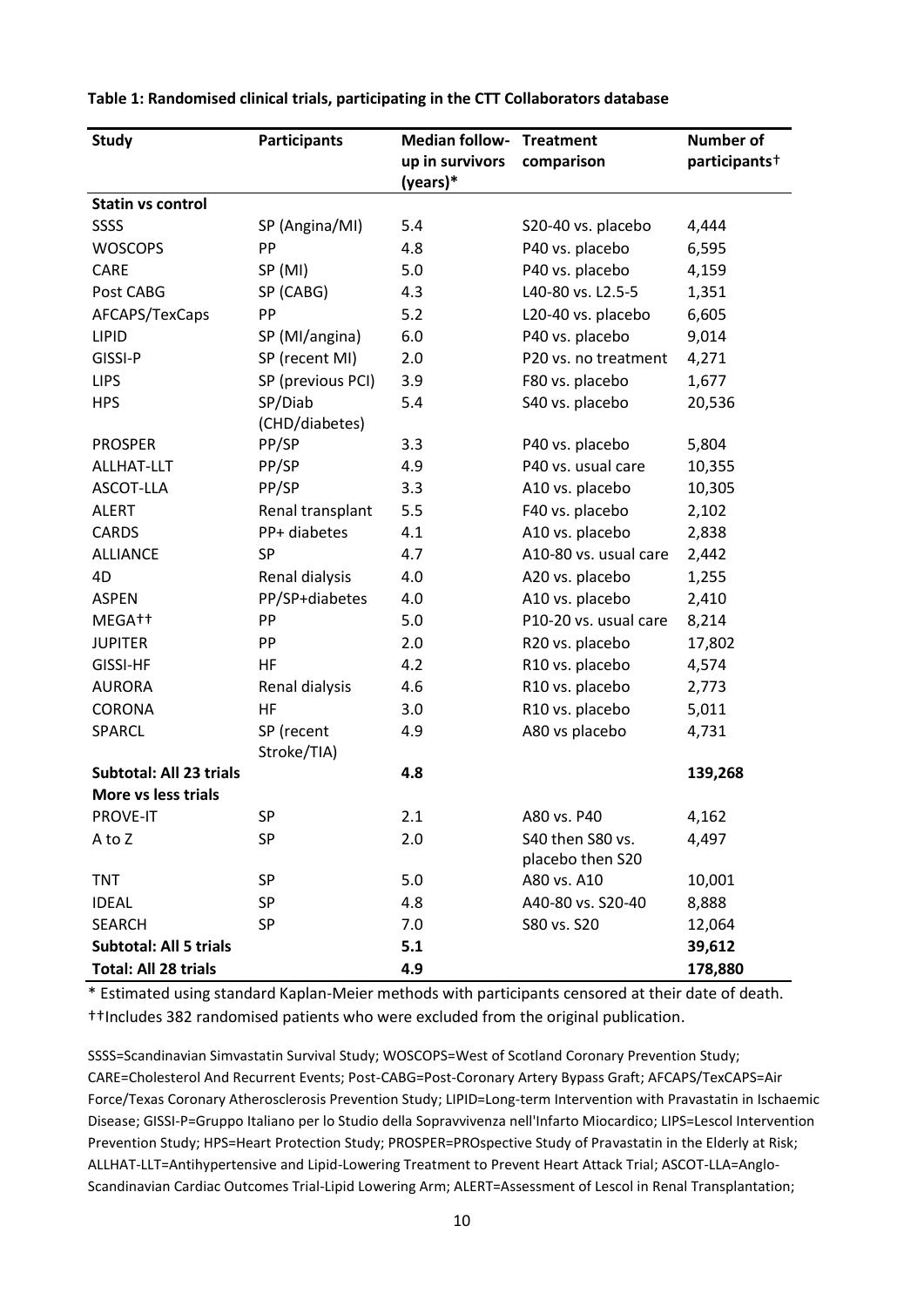CARDS=Collaborative Atorvastatin Diabetes Study; ALLIANCE=Aggressive Lipid-Lowering Initiation Abates New Cardiac Events; ASPEN=Atorvastatin Study for Prevention of Coronary Heart Disease Endpoints in Non-Insulin-Dependent Diabetes Mellitus; MEGA=Management of Elevated Cholesterol in the Primary Prevention Group of Adult Japanese Study Group; JUPITER=Justification for the Use of Statins in Prevention: an Intervention Trial Evaluating Rosuvastatin study group; AURORA=A Study to Evaluate the Use of Rosuvastatin in Subjects on Regular Hemodialysis: an Assessment of Survival and Cardiovascular Events; CORONA=Controlled Rosuvastatin Multinational Trial in Heart Failure; SPARCL=Stroke Prevention by Aggressive Reduction in Cholesterol Levels; PROVE-IT=Pravastatin or Atorvastatin Evaluation and Infection Therapy; A to Z=Aggrastat to Zocor; TNT=Treating to New Targets; IDEAL=Incremental Decrease in End Points Through Aggressive Lipid Lowering Study Group; SEARCH=Study of the effectiveness of additional reductions in cholesterol and homocysteine.

SP, secondary prevention; PP, primary prevention; MI, myocardial infarction; CABG, Coronary artery bypass surgery; CHD, coronary heart disease; TIA, transient ischaemic attack; HF, heart failure.

A, atorvastatin; F, fluvastatin; P, pravastatin, S, simvastatin, L, lovastatin; R, rosuvastatin.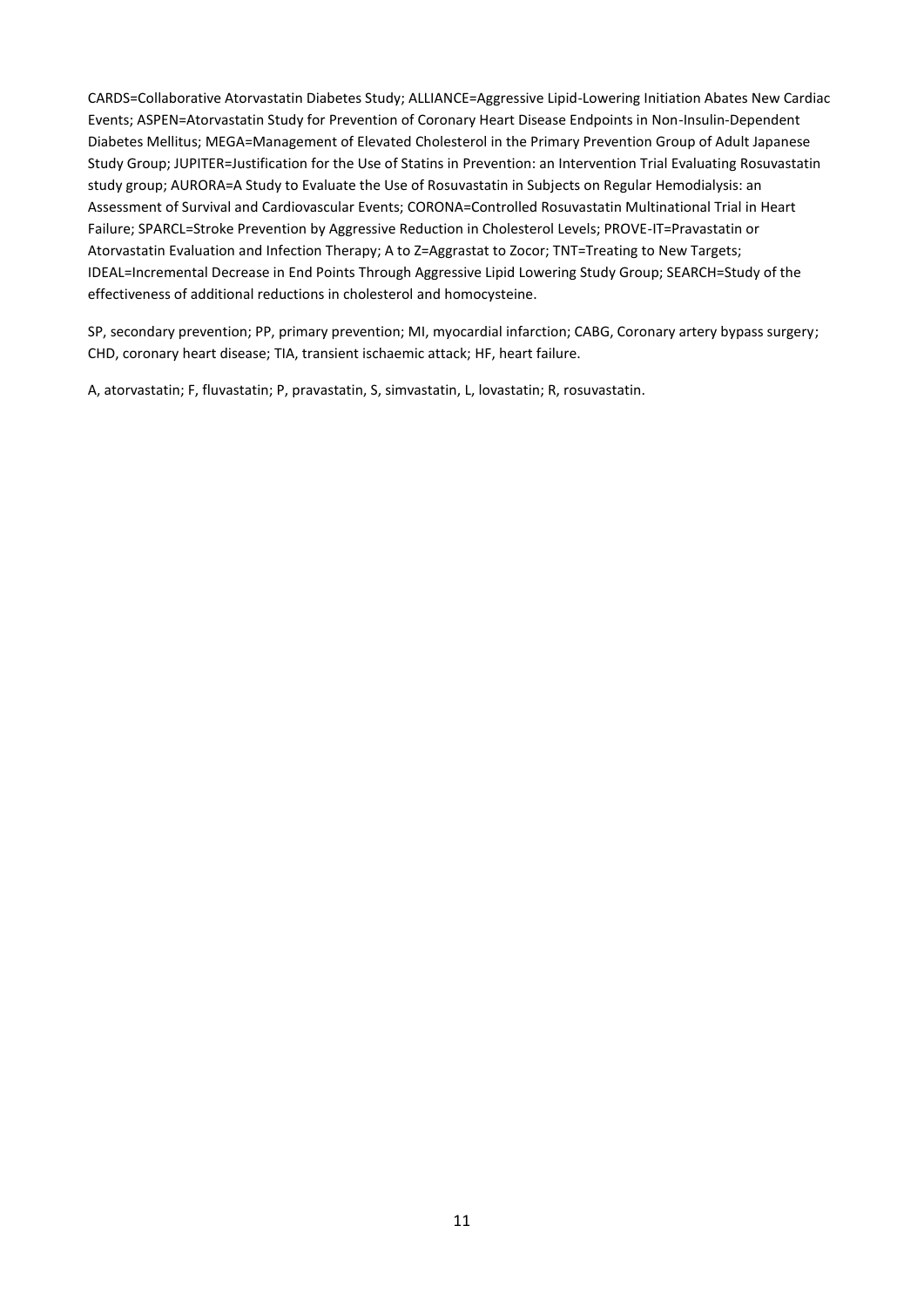

**Figure 1: Flow Diagram of work packages of project "Cost-effectiveness of statin therapies evaluated using IPD from large randomised clinical trials"**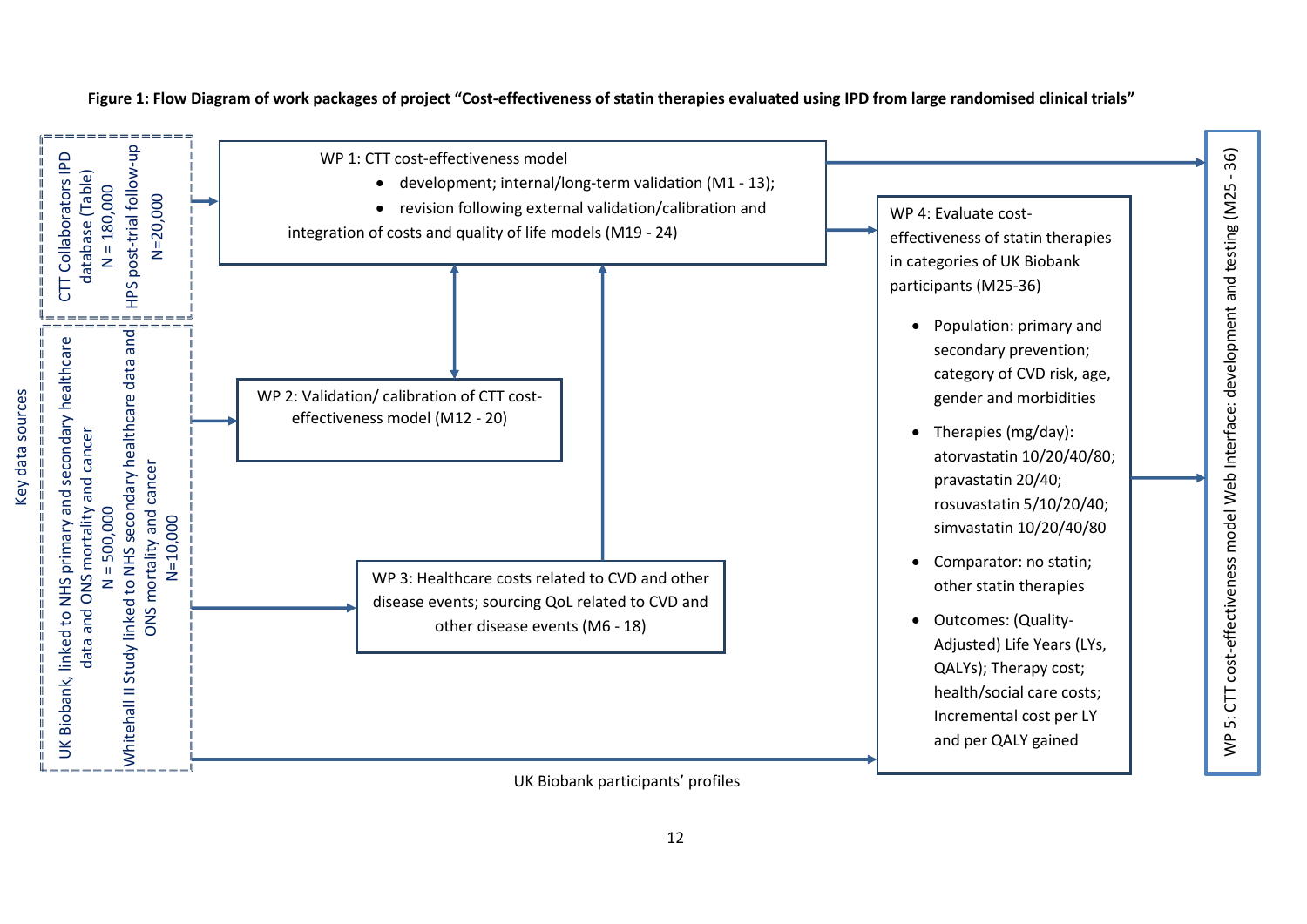# **References**

1. Cholesterol Treatment Trialists' (CTT) Collaboration. Protocol for a prospective collaborative overview of all current and planned randomized trials of cholesterol treatment regimens. Am J Cardiol. 1995;75(16):1130-4.

2. Cholesterol Treatment Trialists' (CTT) Collaboration. Efficacy and safety of cholesterol-lowering treatment: prospective meta-analysis of data from 90 056 participants in 14 randomised trials of statins. Lancet. 2005;366(9493):1267-78.

3. Cholesterol Treatment Trialists Collaboration. Impact of renal function on the effects of LDL cholesterol lowering with statin-based regimens: a meta-analysis of individual participant data from 28 randomised trials. Lancet Diabetes Endocrinol. 2016.

4. Cholesterol Treatment Trialists' (CTT) Collaboration. Efficacy and safety of LDL-lowering therapy among men and women: meta-analysis of individual data from 174,000 participants in 27 randomised trials. Lancet. 2015;385(9976):1397-405.

5. Cholesterol Treatment Trialists' (CTT) Collaborators. The effects of lowering LDL cholesterol with statin therapy in people at low risk of vascular disease: meta-analysis of individual data from 27 randomised trials. Lancet. 2012;380(9841):581-90.

6. Cholesterol Treatment Trialists' (CTT) Collaboration. Efficacy and safety of more intensive lowering of LDL cholesterol: a meta-analysis of data from 170,000 participants in 26 randomised trials. Lancet. 2010;376(9753):1670-81.

7. Cholesterol Treatment Trialists Collaborators. Efficacy of cholesterol-lowering therapy in 18,686 people with diabetes in 14 randomised trials of statins: a meta-analysis. Lancet. 2008;371(9607):117-25.

8. Cholesterol Treatment Trialists' (CTT) Collaboration. Efficacy and safety of statin therapy in older people: a meta-analysis of individual participant data from 28 randomised controlled trials. Lancet. 2019;393(10170):407-15.

9. Abramson JD, Rosenberg HG, Jewell N, Wright JM. Should people at low risk of cardiovascular disease take a statin? BMJ. 2013;347:f6123.

10. Malhotra A. Saturated fat is not the major issue. BMJ. 2013;347:f6340.

11. Collins R, Reith C, Emberson J, Armitage J, Baigent C, Blackwell L, et al. Interpretation of the evidence for the efficacy and safety of statin therapy. Lancet. 2016;388(10059):2532-61.

12. Sattar N, Preiss D, Murray HM, Welsh P, Buckley BM, de Craen AJ, et al. Statins and risk of incident diabetes: a collaborative meta-analysis of randomised statin trials. Lancet. 2010;375(9716):735-42.

13. Preiss D, Seshasai SR, Welsh P, Murphy SA, Ho JE, Waters DD, et al. Risk of incident diabetes with intensive-dose compared with moderate-dose statin therapy: a meta-analysis. JAMA. 2011;305(24):2556-64. 14. NHS Business Services Authority. NHS Electronic Drug Tariff July 20182018 2018/07/15. Available

from: [http://www.drugtariff.nhsbsa.nhs.uk/#/00553921-DA/DA00553908/Home.](http://www.drugtariff.nhsbsa.nhs.uk/#/00553921-DA/DA00553908/Home)

15. National Institute for Health and Care Excellence. Lipid modification: cardiovascular risk assessment and the modification of blood lipids for the primary and secondary prevention of cardiovascular disease. National Institute for Health and Care Excellence; 2014.

16. Ueda P, Lung TW, Clarke P, Danaei G. Application of the 2014 NICE cholesterol guidelines in the English population: a cross-sectional analysis. Br J Gen Pract. 2017;67(662):e598-e608.

17. Kotseva K, Wood D, De Bacquer D, De Backer G, Ryden L, Jennings C, et al. EUROASPIRE IV: A European Society of Cardiology survey on the lifestyle, risk factor and therapeutic management of coronary patients from 24 European countries. Eur J Prev Cardiol. 2016;23(6):636-48.

18. Matthews A, Herrett E, Gasparrini A, Van Staa T, Goldacre B, Smeeth L, et al. Impact of statin related media coverage on use of statins: interrupted time series analysis with UK primary care data. BMJ. 2016;353:i3283.

19. Achelrod D, Gray A, Preiss D, Mihaylova B. Cholesterol- and blood-pressure-lowering drug use for secondary cardiovascular prevention in 2004-2013 Europe. Eur J Prev Cardiol. 2016:2047487316676906. 20. Hippisley-Cox J, Coupland C, Brindle P. Development and validation of QRISK3 risk prediction

algorithms to estimate future risk of cardiovascular disease: prospective cohort study. BMJ. 2017;357:j2099.

21. Berry JD, Dyer A, Cai X, Garside DB, Ning H, Thomas A, et al. Lifetime risks of cardiovascular disease. N Engl J Med. 2012;366(4):321-9.

22. Hippisley-Cox J, Coupland C, Robson J, Brindle P. Derivation, validation, and evaluation of a new QRISK model to estimate lifetime risk of cardiovascular disease: cohort study using QResearch database. BMJ. 2010;341:c6624.

23. Heart Protection Study Collaborative Group. Statin cost-effectiveness in the United States for people at different vascular risk levels. Circulation: Cardiovascular quality and outcomes. 2009;2(2):65-72.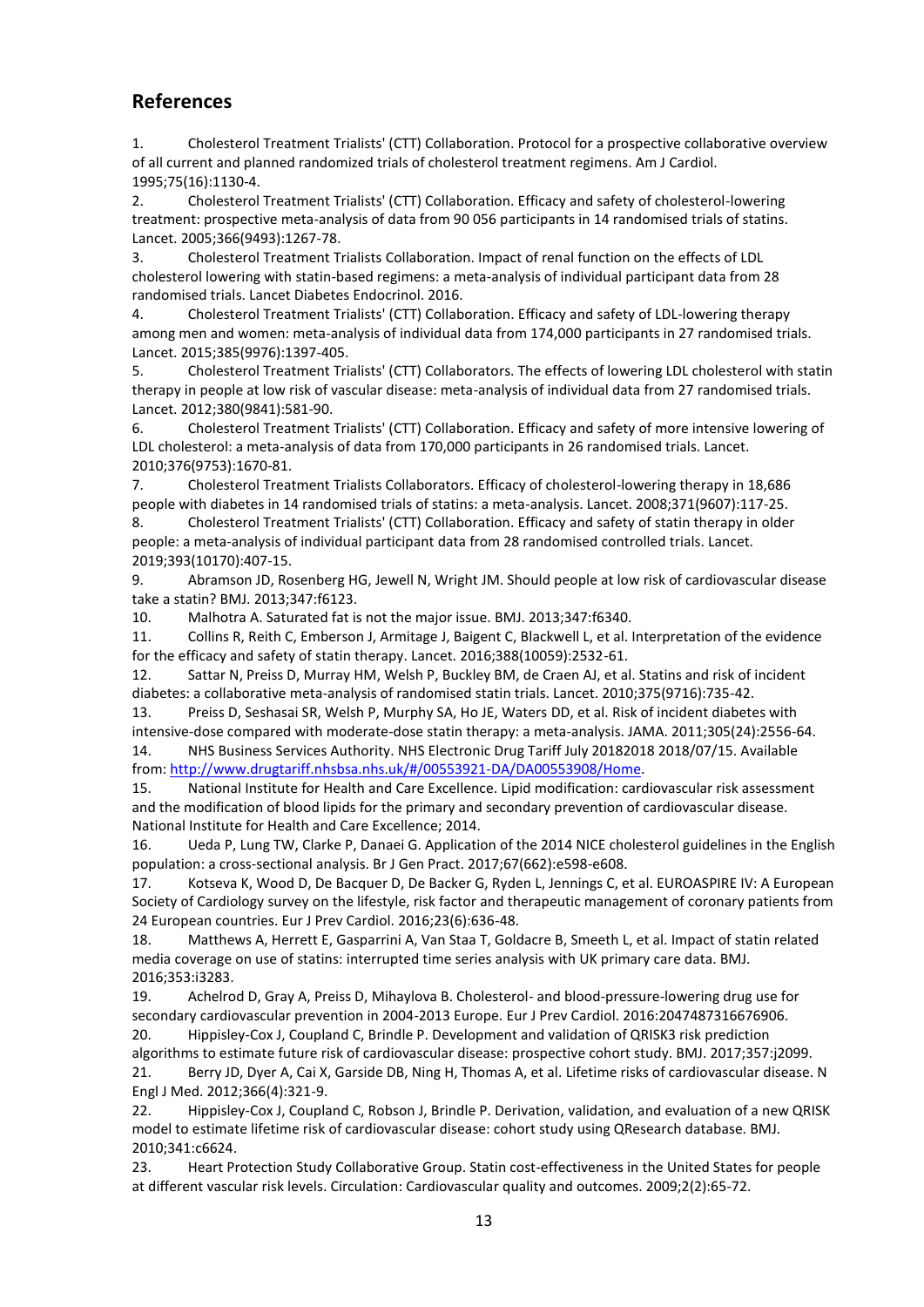24. Heart Protection Study Collaborative Group. Lifetime cost effectiveness of simvastatin in a range of risk groups and age groups derived from a randomised trial of 20,536 people. BMJ. 2006;333(7579):1145-8. 25. Heart Protection Study Collaborative Group. Cost-effectiveness of simvastatin in people at different

levels of vascular disease risk: economic analysis of a randomised trial in 20 536 individuals. Lancet. 2005;365(9473):1779-85.

26. Schlackow I, Kent S, Herrington W, Emberson J, Haynes R, Reith C, et al. A policy model of cardiovascular disease in moderate-to-advanced chronic kidney disease. Heart. 2017;103(23):1880-90. 27. Mihaylova B, Schlackow I, Herrington W, Lozano-Kuhne J, Kent S, Emberson J, et al. Cost-effectiveness

of Simvastatin plus Ezetimibe for Cardiovascular Prevention in CKD: Results of the Study of Heart and Renal Protection (SHARP). Am J Kidney Dis. 2016;67(4):576-84.

28. Cholesterol Treatment Trialists Collaboration. Protocol for analyses of adverse event data from randomized controlled trials of statin therapy. Am Heart J. 2016;176:63-9.

29. Heart Protection Study Collaborative Group. MRC/BHF Heart Protection Study of cholesterol lowering with simvastatin in 20,536 high-risk individuals: a randomised placebo-controlled trial. Lancet. 2002;360(9326):7-22.

30. Marmot M, Brunner E. Cohort Profile: the Whitehall II study. Int J Epidemiol. 2005;34(2):251-6.

31. Anderson KM, Odell PM, Wilson PW, Kannel WB. Cardiovascular disease risk profiles. Am Heart J. 1991;121(1 Pt 2):293-8.

32. Hippisley-Cox J, Coupland C, Vinogradova Y, Robson J, May M, Brindle P. Derivation and validation of QRISK, a new cardiovascular disease risk score for the United Kingdom: prospective open cohort study. BMJ. 2007;335(7611):136.

33. Cox DR. Regression models and life-tables. J Roy Statist Soc Ser B. 1972;34:187--220.

34. Andersen PK, Gill RD. Cox's regression model for counting processes: a large sample study. Ann Statist. 1982;10(4):1100-20.

35. Schoenfeld D. Partial residuals for the proportional hazards regression model. Biometrika. 1982;69:239--41.

36. Akaike H. A new look at the statistical model identification. IEEE Transactions on Automatic Control. 1974;19:716-23.

37. McConnachie A, Walker A, Robertson M, Marchbank L, Peacock J, Packard CJ, et al. Long-term impact on healthcare resource utilization of statin treatment, and its cost effectiveness in the primary prevention of cardiovascular disease: a record linkage study. Eur Heart J. 2014;35(5):290-8.

38. Strandberg TE, Pyorala K, Cook TJ, Wilhelmsen L, Faergeman O, Thorgeirsson G, et al. Mortality and incidence of cancer during 10-year follow-up of the Scandinavian Simvastatin Survival Study (4S). Lancet. 2004;364(9436):771-7.

39. Efron B, Tibshirani R. An introduction to the bootstrap. New York: Chapman & Hall; 1993.

40. Littlejohns TJ, Sudlow C, Allen NE, Collins R. UK Biobank: opportunities for cardiovascular research. Eur Heart J. 2017.

41. Sudlow C, Gallacher J, Allen N, Beral V, Burton P, Danesh J, et al. UK biobank: an open access resource for identifying the causes of a wide range of complex diseases of middle and old age. PLoS Med. 2015;12(3):e1001779.

42. Fry A, Littlejohns TJ, Sudlow C, Doherty N, Adamska L, Sprosen T, et al. Comparison of Sociodemographic and Health-Related Characteristics of UK Biobank Participants With Those of the General Population. Am J Epidemiol. 2017;186(9):1026-34.

43. Hippisley-Cox J, Coupland C, Vinogradova Y, Robson J, Minhas R, Sheikh A, et al. Predicting cardiovascular risk in England and Wales: prospective derivation and validation of QRISK2. BMJ. 2008;336(7659):1475-82.

44. Woodward M, Brindle P, Tunstall-Pedoe H, estimation Sgor. Adding social deprivation and family history to cardiovascular risk assessment: the ASSIGN score from the Scottish Heart Health Extended Cohort (SHHEC). Heart. 2007;93(2):172-6.

45. Department of Health. A simple guide to payment by results. Leeds; 2012.

46. Health and Social Care Information Centre. HRG4+ 2016/17 Reference Costs Grouper2017 16/07/2018. Available from: [https://digital.nhs.uk/services/national-casemix-office/downloads-groupers-and](https://digital.nhs.uk/services/national-casemix-office/downloads-groupers-and-tools/grouper-and-tools-archive/costing-hrg4-2016-17-reference-costs-grouper#download-documents)[tools/grouper-and-tools-archive/costing-hrg4-2016-17-reference-costs-grouper#download-documents](https://digital.nhs.uk/services/national-casemix-office/downloads-groupers-and-tools/grouper-and-tools-archive/costing-hrg4-2016-17-reference-costs-grouper#download-documents)

47. Department of Health. NHS Improvement. Reference costs 2016/17: highlights, analysis and introduction to the data2017 16/07/2018. Available from: https://improvement.nhs.uk/documents/1972/1 -Reference costs publication VSnAQ5x.pdf.

48. Curtis L, Burns A. Unit Costs of Health and Social Care 20172017 18/03/2018. Available from: [https://doi.org/10.22024/UniKent/01.02/65559.](https://doi.org/10.22024/UniKent/01.02/65559)